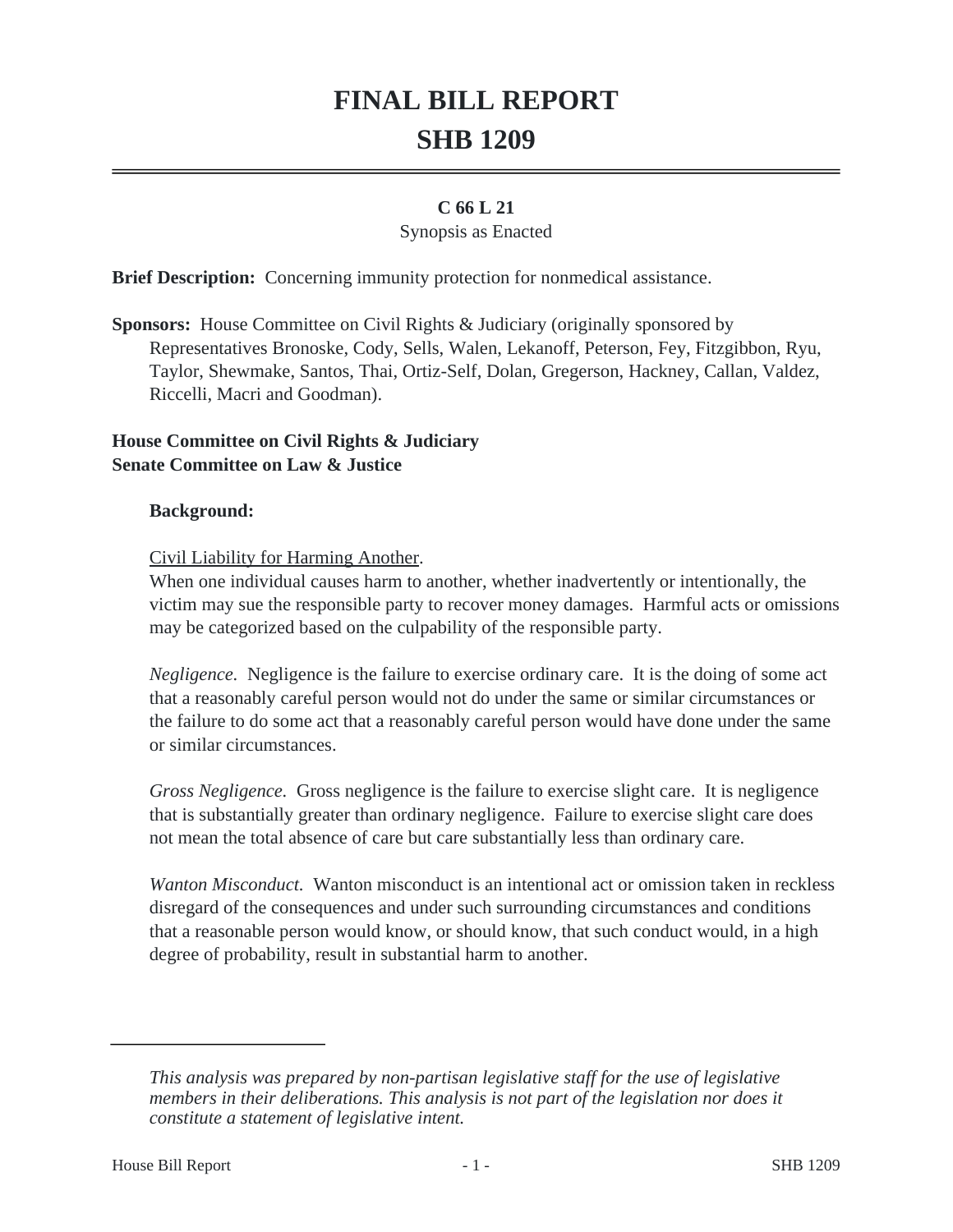*Willful Misconduct.* Willful misconduct is an intentional act or omission taken with actual knowledge of the peril that will be created and intentional failure to avert injury, or with intention to cause harm.

# Immunity from Civil Liability.

Washington provides immunity from civil liability for individuals engaged in specified activities. Generally, such immunity only extends to negligence and does not cover more culpable acts or omissions like gross negligence, or wanton or willful misconduct. Examples of covered activities include:

- Volunteers of nonprofit or government entities are generally immune from personal liability for harmful acts or omissions taken on behalf of the entity within the scope of the volunteer's responsibilities, unless the harm is caused by willful or criminal misconduct, gross negligence, reckless misconduct, or a conscious, flagrant indifference to the rights or safety of the individual harmed.
- Persons acting at the request of an incident command agency who, in good faith, render emergency care, assistance, or advice with respect to a hazardous materials incident are generally immune from personal liability for harmful acts or omissions in providing such care, assistance, or advice, other than acts or omissions constituting gross negligence or willful or wanton misconduct.
- Persons who, without compensation or expectation of compensation, provide emergency care at the scene of an emergency, or transportation of an injured person from the scene of an emergency, are generally immune from personal liability for harmful acts or omissions in rendering emergency care or transportation, unless the act or omission constitutes gross negligence or willful or wanton misconduct. Any person rendering emergency care during the course of regular employment and receiving compensation or expecting to receive compensation for rendering such care is excluded from immunity. Emergency care is defined as care, first aid, treatment, or assistance rendered to the injured person in need of immediate medical attention and includes providing or arranging for further medical treatment or care for the injured person.

# **Summary:**

# Immunity from Civil Liability.

A person is not liable for any act or omission while providing nonmedical care or assistance at the scene of an emergency or disaster, unless the act or omission rises to the level of gross negligence, or willful or wanton misconduct.

The immunity does not apply to persons providing nonmedical care or assistance at the scene of an emergency or disaster who are: (a) acting during the course of regular employment; and (b) receiving compensation or expecting to receive compensation.

# Defined Terms.

"Compensation" is defined to exclude: